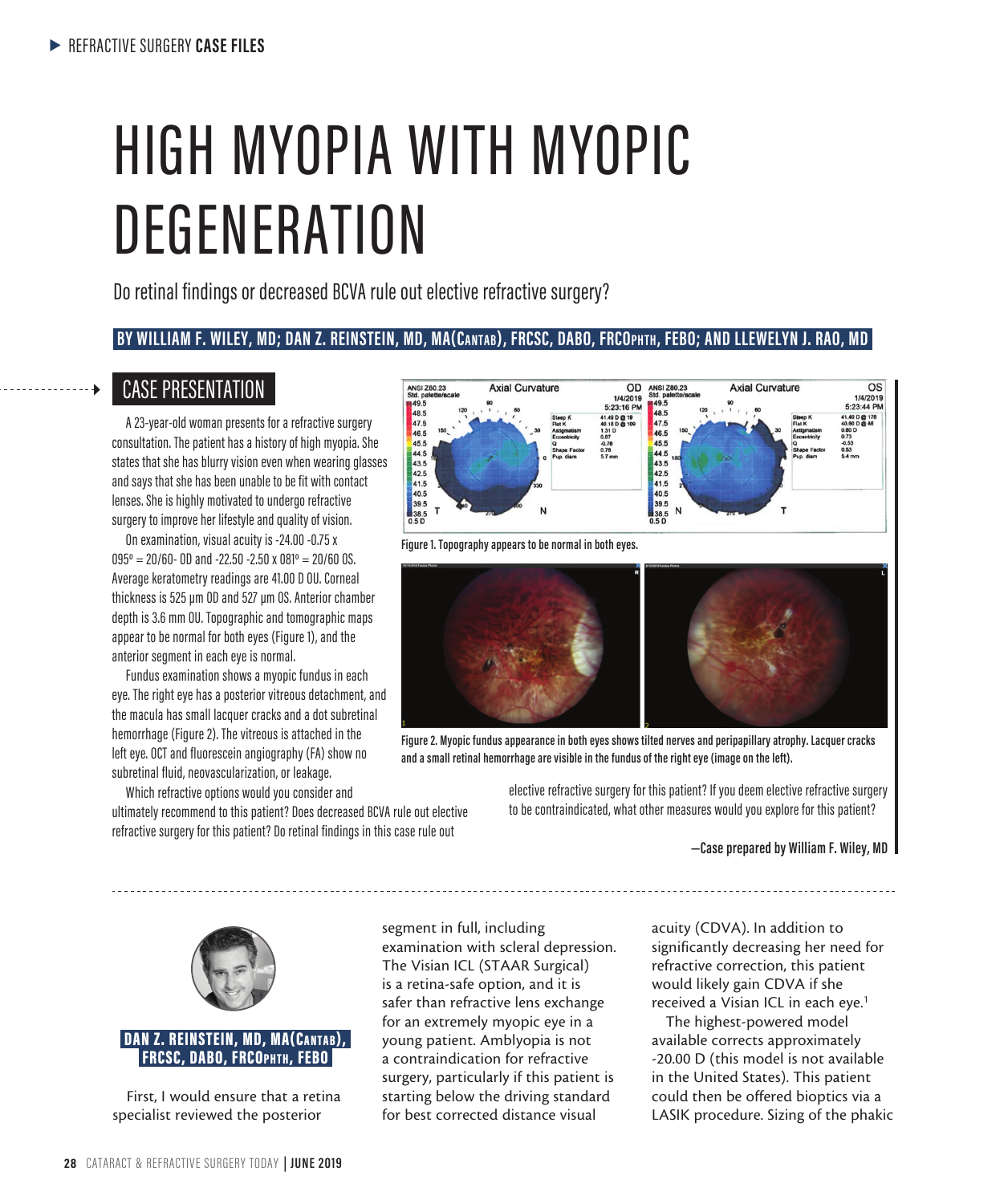IOL is critical to its long-term safety. The white-to-white standard from the 1990s is outdated and inferior to very high-frequency digital ultrasound (VHFDU) posterior chamber biometry.<sup>2-7</sup> I use the ArcScan Insight 100 VHFDU (ArcScan) to directly measure a number of posterior chamber elements, including sulcus diameter, ciliary body diameter, and crystalline lens rise. Using VHFDU, in 50 consecutive eyes, I have been able to control lens separation (termed *vault*) to a mean of 506 µm with a standard deviation of less than 197 µm (range, 150–860 µm). More important, the chances of an outlier vault have been significantly reduced (D.Z.R., unpublished data).

Even if this patient did not undergo sequential corneal refractive surgery after receiving a Visian ICL in each eye, these IOLs should give her much more manageable options for further vision correction, thus greatly improving her quality of life. That said, however, contact lenses are inferior to corneal refractive surgery in terms of long-term risk, level of ocular comfort, and quality of night vision.<sup>8</sup>



As a vitreoretinal surgeon, I will refrain from commenting on refractive options. In highly myopic patients with retinal manifestations of myopic degeneration, I recommend consultation with a vitreoretinal specialist prior to refractive surgery. FA and OCT may be able to detect a myopic choroidal neovascular membrane, allowing prompt treatment and stabilization before any refractive surgical procedure. Additionally, a thorough inspection of the retinal periphery with scleral depression may detect retinal breaks or detachment, which I prefer to treat prior to an anterior segment procedure. Thankfully, this particular patient did not have any evidence of a choroidal neovascular membrane on examination, FA, or OCT. Of note, because of her high myopia, we were able to obtain clear FA and color photographs only by using an old camera system that allowed manual focusing adjustments.

Retinal findings can rule out elective refractive surgery or delay the procedure until the retina is considered to be stable. The goal is to achieve the best possible vision for patients, and that goal is compromised if vision is lost due to retinal pathology. Once a specialist clears a patient's retina, the patient and his or her refractive surgeon can feel confident that everything possible was done to ensure the most successful outcome. If the retina decompensates

postoperatively, the retina specialist already has a relationship with the patient as well as a good baseline evaluation, which is crucial to answering the question often raised in these situations: "Did refractive surgery cause my retinal problem?"



Given the patient's age and prepresbyopic status, I recommended bilateral implantation of the Visian ICL followed by bilateral LASIK. We implanted the highestpowered lens model available in the United States, a -16.00 D Visian ICL with a diameter of 12.6 mm, in each eye. We knew that this IOL would correct only a portion of this patient's refractive error and that she would likely need additional corneal refractive surgery to achieve maximal independence from glasses. We had contemplated using the Visian Toric ICL (STAAR Surgical) so as to decrease the patient's astigmatism as well. Because we were planning bioptics (two-stage) surgery anyway, however, we felt that the astigmatism would be better treated with corneal refractive surgery, which would avoid the low but potential risk that the Visian Toric ICL would rotate from the intended position. Had an IOL model been available that would have treated the entirety of this patient's spherical and cylindrical errors, our preference would have been a one-stage surgery involving implantation of that lens.

One month after bilateral ICL implantation, the laser peripheral iridotomies were patent, and the vault in each eye appeared to be approximately 500 µm. Manifest refraction was -7.00 -2.00 x 097º OD and -8.00 -2.00 x 095º OS, and CDVA was 20/40 OU.

Approximately 6 weeks after ICL implantation, the patient underwent bilateral LASIK for distance correction with the Allegretto Wave Eye-Q excimer laser system (Alcon). One week after surgery, uncorrected distance visual acuity (UDVA) was 20/40 OD and 20/40 OS, and bilateral UDVA was 20/30-. The patient was thrilled with the result. In the right eye, the manifest refraction was plano -0.75 x 120º, and BCVA was 20/40. In the left eye, the manifest refraction was +0.25 -0.75 x 050º, and BCVA was 20/40.

Before surgical intervention, we had an extensive discussion with the patient regarding her prior refractive amblyopia, and we emphasized that we did not expect her to see the 20/20 line after surgery. Throughout the follow-up period, the Visian ICL vault remained